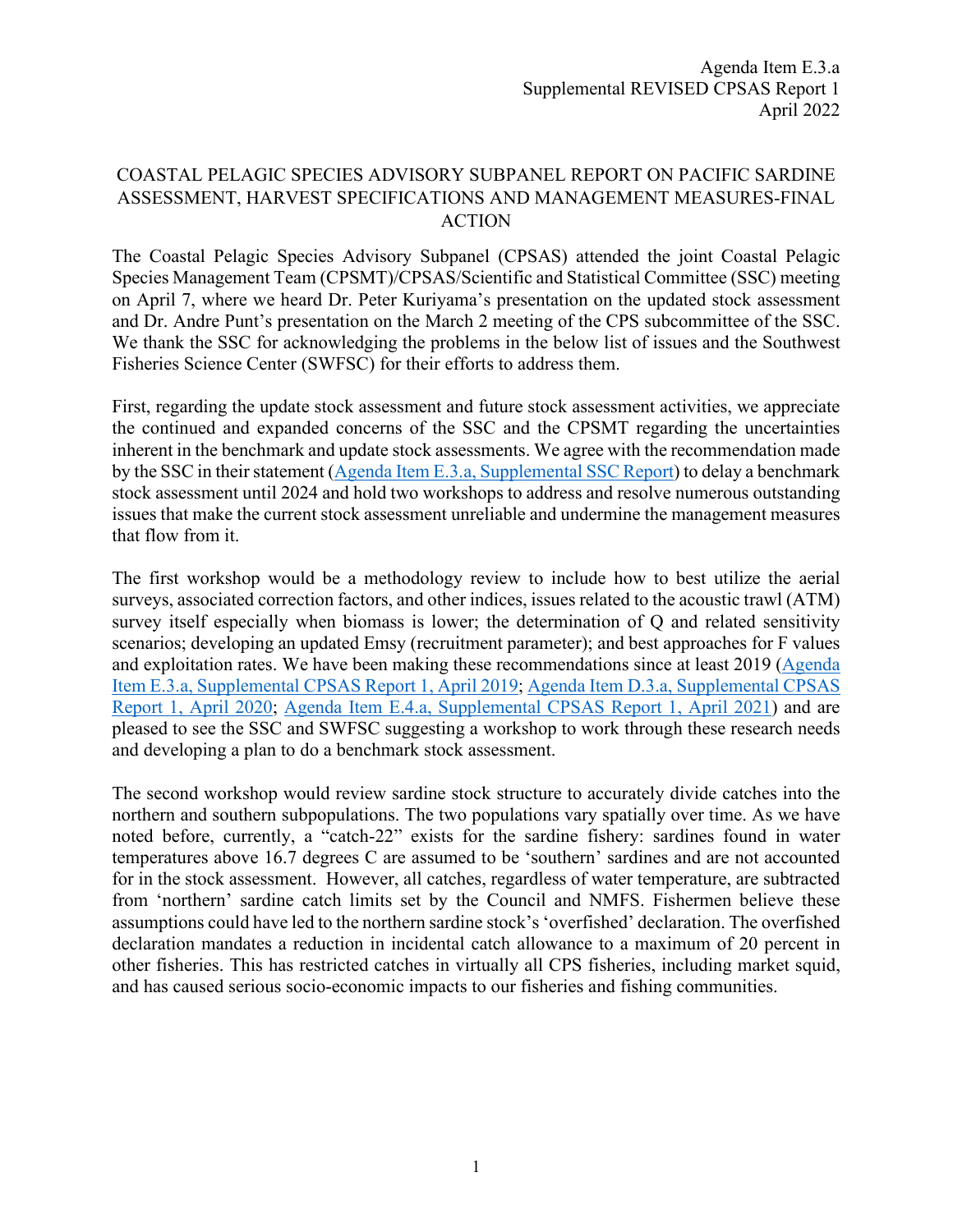To emphasize this, we paraphrase comments from several frustrated fishermen who are CPSAS members:

- *Using temperature parameters to differentiate North-South sardine sub-populations does not work.*
- *The Mexican Fishery catches our fish while we sit at the dock.*
- *Attempt to develop a working relationship with Mexican Fishery managers.*
- *Fishing management is in the same place it was 20 years ago.*
- *Our sardines swim south of the border, and they are legal to catch while we can't fish for either the south or north subpopulations. Mexican scientists estimated that 12% of the southern sub population (when we had a fishery) was caught in U.S. waters. These are transboundary stocks. (Enciso-Encisco, et. al. presentation at 2019 Trinational Sardine Forum)*
- *Fishermen are observing large schools of sardines from Point Conception to the Mexico border.*
- *You use airplanes if you want to find sardines. Sonar is the second-best device. Down sounders are the last choice fishermen use when hunting for fish.*
- *Industry is supportive of improving the data. This may be best done by developing other indices.*
- *Industry is not confident using the ATM survey for developing abundance of biomass for management.*
- *We have lost our fishery. This has been a road to nowhere.*

While we are frustrated, we commend the SSC for their two recommendations. It is long overdue. We would add that the habitat model should also be peer reviewed, and the "two-stock hypothesis" needs to be reevaluated to establish the fundamental reasons why fish that are genetically identical are in fact, separate populations. Do they interbreed? Can southern fish adapt to colder climes over several generations? Perhaps the only way to know is a radio tag tracking program for each population. This might be a tough proposition, but so is sitting on the beach watching the bank repossess your boat.

A last comment on the analysis of the northern-southern subpopulation issues. Although it may be possible to develop a scientific approach to better understand the dynamics of these two subpopulations, the tougher challenge may be to determine how management will be able to restore our sardine fishery when the rebuilding plan metrics are met. This may need to consider different factors such as do we need two stock assessments for management guidance? Assuming a review determines there are two transboundary stocks, what will be done to provide parity with the Mexican fishery that harvests both stocks? It is an unfair burden to the U.S. Fishery to be tied to the dock because there are no management parameters or constructs to allow a fishery. The California U.S. Fishery has almost assuredly harvested some amount of "southern subpopulation" every year they have fished. Likewise, the same is likely the case for the Mexican fishery for the "northern subpopulation". The U.S however has taken a path that no longer allows a target fishery of any sardines, while the Mexicans have done the opposite. This is a conundrum that must be resolved. Doing so will not be an easy task, but it is a task that must be solved. And, although this issue may not be a product of climate change, it may be exacerbated by it and may only be a first of many similar management issues that will test the resiliency of our management system in the face of climate change. Bottom line is, we should not lock our CPS fleet off their fishing grounds because we can't find a solution to the present issue. It is not only unfair but contradicts the tenets of the Magnuson Stevens Act.